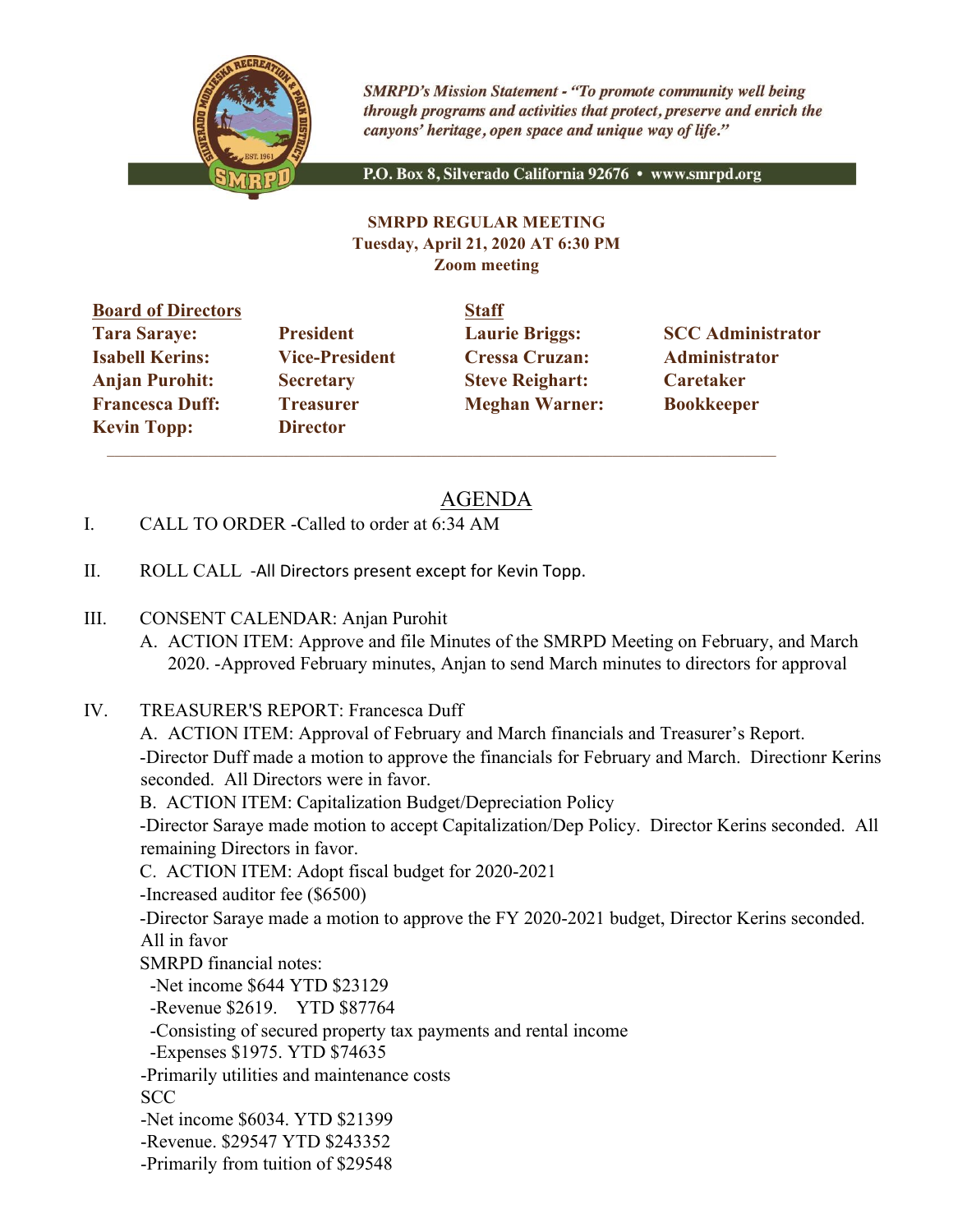-Expenses \$23514. YTD \$222000

-Primarily payroll of \$17484, health insurance \$439, (workers compensation not billed, will be paid in April), and janitorial of \$1713 and utilities.

- V. OTHER DISTRICT BUSINESS *(Pursuant to Government Code §54954.2, public comments will be allowed during agenda items before Board discussions. Time limit is 3 minutes per person limited to one session per person per issue.)*
- VI. A. ACTION ITEM: Facilities rental requests presented.

B. Friends of the Library fundraiser

C. ACTION ITEM: FEMA grant

-25/75: SMRPD must put forth 25% of the funds before FEMA grant money (75%) can activate. -Special meeting necessary to approve the purchase/requisition of disinfecting equipment.

D. Election of open Board positions

-CARPD open Board Positions

E. Set up Abbey tour/communications

-All Directors agreed that the Clergy who will be operating the Abbey should either be invited to a meeting or the Board visit the Abbey grounds for a meet and greet in order to better understand Abbey operations and their impact on SMRPD activities.

# VII. SILVERADO CHILDREN'S CENTER (SCC) OVERSIGHT COMMITTEE: Isabell Kerins

A. Report and updates

-Each age/class has their own Zoom account with curriculum being taught by Children Center Staff to the children.

-3/18/20: Children's Center officially closed for COVID-19 concerns

-A few of the teachers as well as the Director have filed for unemployment, and they are now being categorized as contractors (1099), thanks in part to relaxed regulations concerning contractors. This has been vetted by the attorney.

B. ACTION ITEM: SCC loan parameters

-No longer applicable since Children's Center will be utilizing its own savings account to fund operating expenses.

C. Review Resolution on SCC loans/philosophy towards SCC

D. ACTION ITEM: Playground Project

-Playground project to have its own account setup as a cash account within QuickBooks. -Fundraiser proceeds should be earmarked as "playground project."

## VIII. FACILITIES/SAFETY/MAINTENANCE COMMITTEE: Tara Saraye

A. Report from Facility and Safety committee

-Community has been respectful of both Silverado and Modjeska community centers and remaining away from these locations.

## IX. RECREATION COMMITTEE:

A. Report on recreation program -Multiple events have been cancelled due to COVID-19.